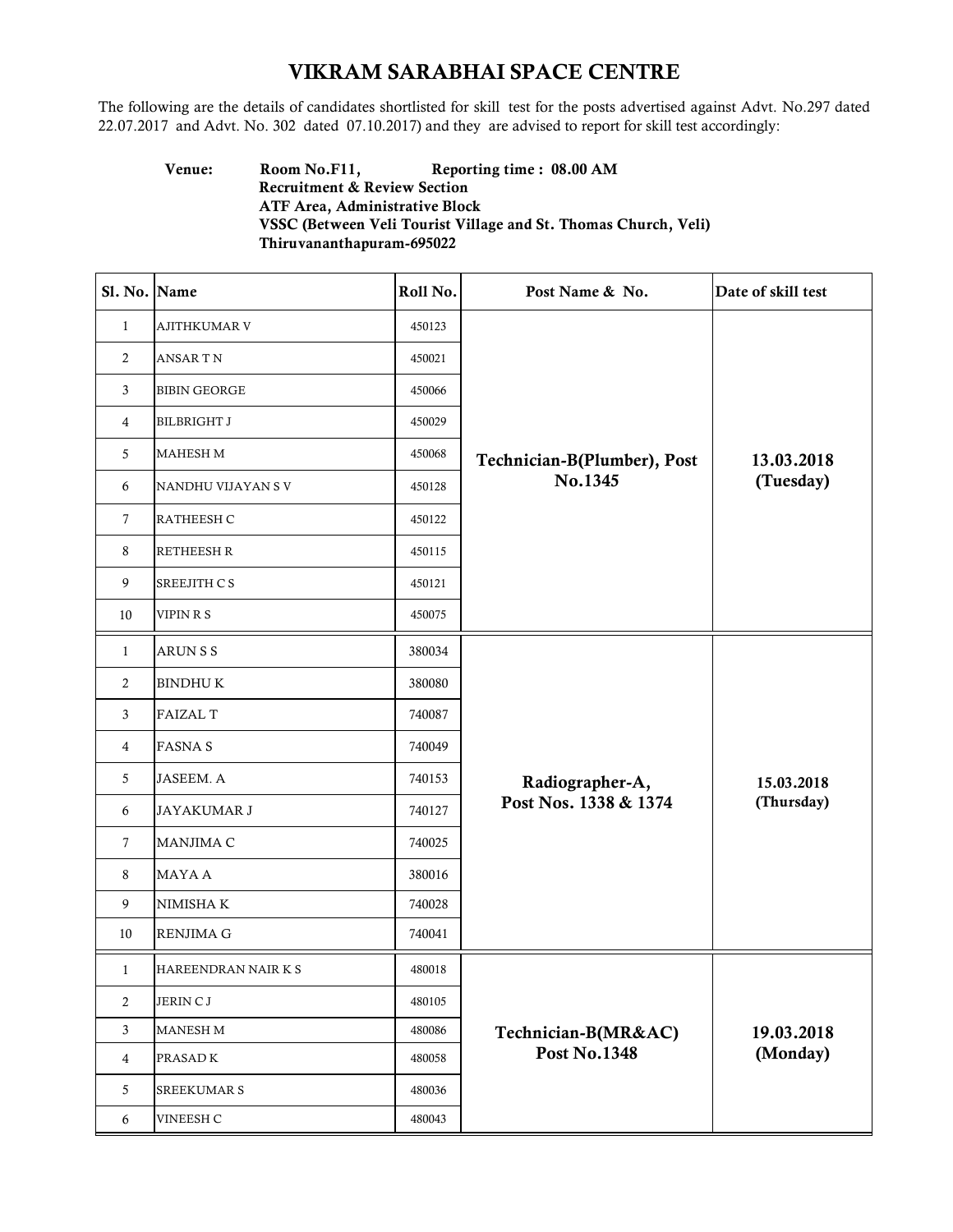| Sl. No. Name |                            | Roll No. | Post Name & No.                              | Date of skill test        |
|--------------|----------------------------|----------|----------------------------------------------|---------------------------|
| $\mathbf{1}$ | AKHIL KRISHNAN K S         | 500062   |                                              |                           |
| 2            | <b>ANURAJ A</b>            | 500089   |                                              |                           |
| 3            | <b>BALAMURUGAN</b>         | 500124   |                                              |                           |
| 4            | DHAKANE GORAKH MAHADEO     | 500091   |                                              |                           |
| 5            | <b>JAYAKUMAR M</b>         | 500020   |                                              |                           |
| 6            | MAYEKAR SIDDHANT TUKARAM   | 500055   | Draughtsman-B(Mechanical)                    | 19.03.2018                |
| 7            | NIKIL S.S                  | 500171   | <b>Post No.1350</b>                          | (Monday)                  |
| 8            | <b>RAVI H DIVATE</b>       | 500108   |                                              |                           |
| 9            | <b>SALAJ S</b>             | 500064   |                                              |                           |
| 10           | <b>SIVIN SV</b>            | 500081   |                                              |                           |
| 11           | <b>VASANTH E</b>           | 500019   |                                              |                           |
| 12           | VINOD KUMAR TP             | 500153   |                                              |                           |
| 1            | ARUN KUMAR R S             | 370024   |                                              |                           |
| 2            | DHANYA M D                 | 370173   |                                              |                           |
| 3            | <b>SONIA MS</b>            | 370304   | Pharmacist-A,<br>Post No. 1337               | 21.03.2018<br>(Wednesday) |
| 4            | <b>SOUMIA PK</b>           | 370302   |                                              |                           |
| 5            | <b>SWAPNA I</b>            | 370200   |                                              |                           |
| 1            | <b>ANEESH S</b>            | 420035   |                                              |                           |
| 2            | DIRAJ DR                   | 420024   |                                              |                           |
| 3            | <b>GOVINDA KUMAR</b>       | 420022   |                                              |                           |
| 4            | HEMANTH KUMAR HN           | 420046   |                                              |                           |
| 5            | <b>MANJESH M</b>           | 420062   |                                              |                           |
| 6            | <b>RAJEEV R</b>            | 420050   | Technician-B(Electroplater),                 | 21.03.2018                |
| 7            | <b>RAJESH KUMAR R</b>      | 420043   | <b>Post No.1342</b>                          | (Wednesday)               |
| 8            | RAJESHKUMAR S              | 420066   |                                              |                           |
| 9            | SANDEEP KUMAR MAURYA       | 420031   |                                              |                           |
| 10           | <b>SANTHOSH Y</b>          | 420017   |                                              |                           |
| 11           | <b>SHIROS A</b>            | 420051   |                                              |                           |
| 12           | VIPIN U                    | 420039   |                                              |                           |
| $\mathbf{1}$ | ABHILASH C                 | 401988   |                                              | 22.03.2018<br>(Thursday)  |
| 2            | <b>ADARSHP</b>             | 402332   |                                              |                           |
| 3            | <b>AJITH JOSEPH</b>        | 760153   | Technician-B(Fitter)<br>Post Nos.1340 & 1376 |                           |
| 4            | ANANDHU AJAYAN             | 400229   |                                              |                           |
| 5            | <b>BHARAT BHUSAN SAMAL</b> | 400677   |                                              |                           |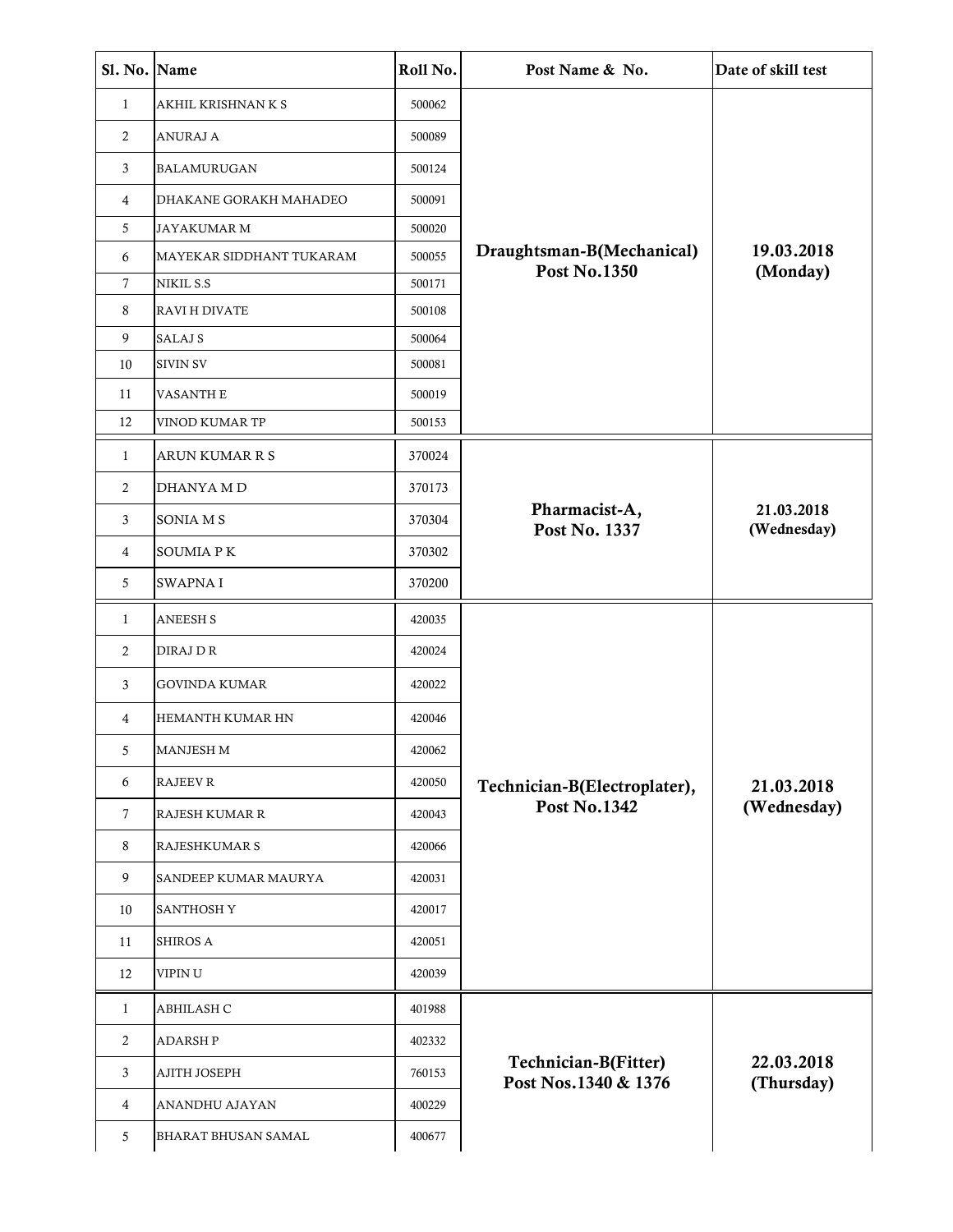| Sl. No. Name   |                          | Roll No. | Post Name & No.                              | Date of skill test |
|----------------|--------------------------|----------|----------------------------------------------|--------------------|
| 6              | BIKASH RANJAN MOHARNA    | 400753   |                                              |                    |
| $\tau$         | DILLIP KUMAR PRUSTY      | 760980   |                                              |                    |
| 8              | <b>GOVIND G NAIR</b>     | 401953   |                                              |                    |
| 9              | HARSHIT TIWARI           | 401745   |                                              |                    |
| 10             | <b>JITENDRA KHAMURAI</b> | 401410   |                                              |                    |
| 11             | NIDHEESH KRISHNAN N S    | 401515   |                                              |                    |
| 12             | PRINCE P                 | 401952   |                                              |                    |
| 13             | RAHUL R S                | 400284   |                                              |                    |
| 14             | RANJIT KUMAR NAYAK       | 760465   | Technician-B(Fitter)                         | 22.03.2018         |
| 15             | <b>SATHEESH R</b>        | 401216   | Post Nos.1340 & 1376                         | (Thursday)         |
| 16             | SHIJIL S                 | 401265   |                                              |                    |
| 17             | SREEJITH G R             | 401989   |                                              |                    |
| 18             | SUDHEESH M S             | 760299   |                                              |                    |
| 19             | <b>SURESH BEHERA</b>     | 760232   |                                              |                    |
| 20             | TARUN KUMAR SAHU         | 400663   |                                              |                    |
| 21             | VIMAL S L                | 402050   |                                              |                    |
| 22             | VINEETH B R              | 402234   |                                              |                    |
| 23             | VINUKUMAR J              | 401794   |                                              |                    |
| 1              | AJEESH B A               | 400509   |                                              |                    |
| $\overline{c}$ | AKHIL A J                | 402075   |                                              |                    |
| 3              | ANEESH KUMAR O           | 760127   |                                              |                    |
| 4              | APURBA DEBNATH           | 401492   |                                              |                    |
| 5              | ARUNUK                   | 402153   |                                              |                    |
| 6              | ARUNDAS C                | 402182   |                                              |                    |
| $\overline{7}$ | <b>BRIJILAL K</b>        | 402038   |                                              | 23.03.2018         |
| 8              | <b>CHARLESROBIN J</b>    | 400829   | Technician-B(Fitter)<br>Post Nos.1340 & 1376 | (Friday)           |
| 9              | Dinesh V                 | 400234   |                                              |                    |
| 10             | <b>HARIDASK</b>          | 400914   |                                              |                    |
| 11             | <b>JIJO GEORGE</b>       | 760681   |                                              |                    |
| 12             | <b>KABILANM</b>          | 400814   |                                              |                    |
| 13             | <b>KARTHIK K</b>         | 401363   |                                              |                    |
| 14             | <b>KISHORE P</b>         | 402006   |                                              |                    |
| 15             | PRADEEP KUMAR            | 401020   |                                              |                    |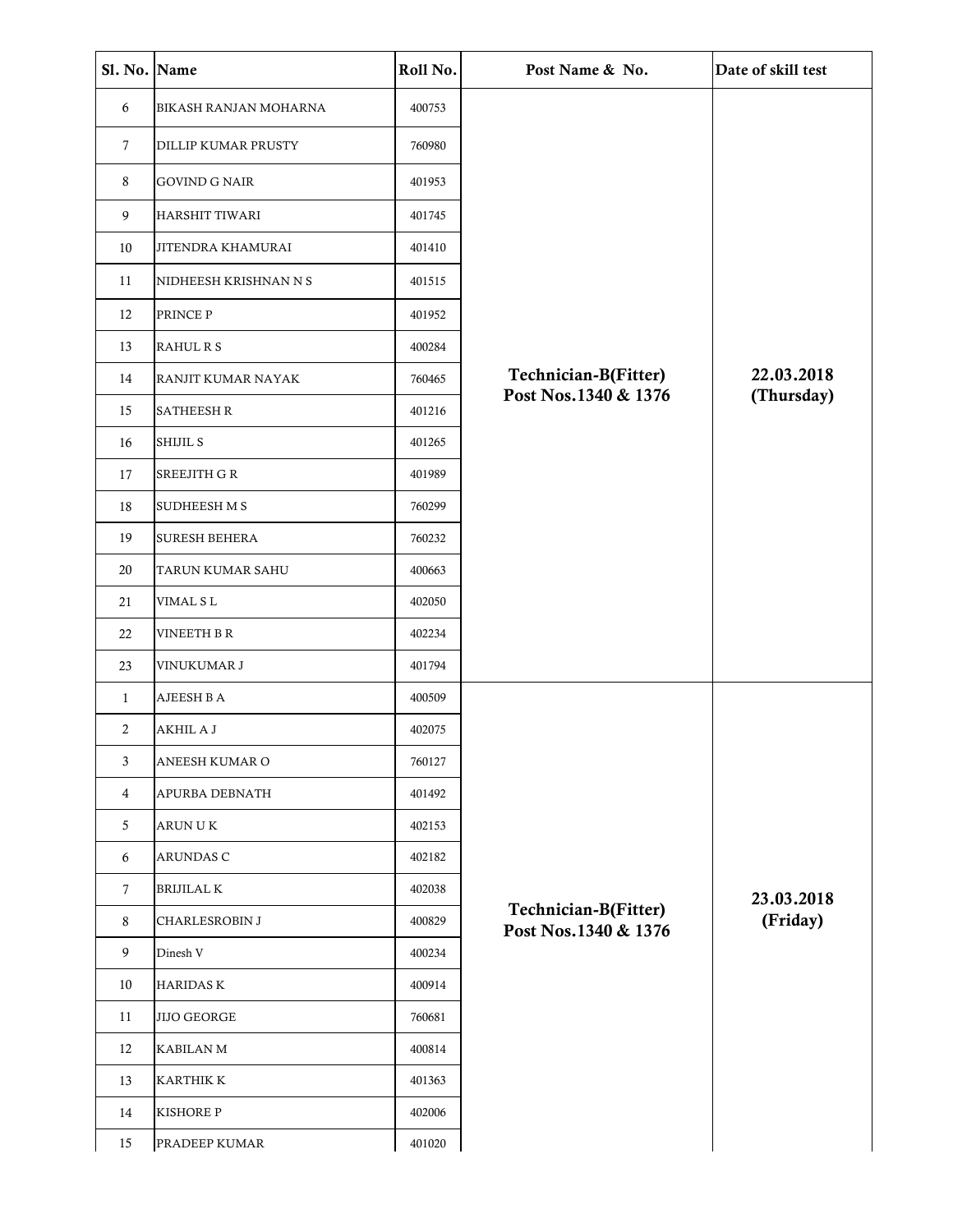| Sl. No. Name   |                              | Roll No. | Post Name & No.                              | Date of skill test |
|----------------|------------------------------|----------|----------------------------------------------|--------------------|
| 16             | RAMAOTAR GURJAR              | 402246   |                                              |                    |
| 17             | REJIN RAJ R U                | 400244   |                                              |                    |
| 18             | SANTOSH KUMAR SAHOO          | 400017   |                                              |                    |
| 19             | <b>SATHASIVAN N</b>          | 401983   |                                              | 23.03.2018         |
| 20             | SATHYASEELAN L               | 761067   | Technician-B(Fitter)<br>Post Nos.1340 & 1376 | (Friday)           |
| 21             | <b>SREEJITH J S</b>          | 402167   |                                              |                    |
| 22             | <b>SUBRAT SETHI</b>          | 402329   |                                              |                    |
| 23             | VINOD VIJAYAN                | 400588   |                                              |                    |
| $\mathbf{1}$   | <b>ANIL G</b>                | 761107   |                                              |                    |
| 2              | ARUN KUMAR A                 | 401986   |                                              |                    |
| 3              | ARUN RAJ R A                 | 402303   |                                              |                    |
| $\overline{4}$ | <b>ASHWIN S</b>              | 400006   |                                              |                    |
| 5              | <b>BALAKRISHNAN C</b>        | 401920   |                                              |                    |
| 6              | <b>BENIN A</b>               | 760337   |                                              |                    |
| $\tau$         | <b>DIBEESH PK</b>            | 401869   |                                              |                    |
| 8              | <b>GAGAN MAJHI</b>           | 760416   |                                              |                    |
| 9              | <b>GIRIJA SHANKAR BEHERA</b> | 400756   |                                              |                    |
| 10             | GURUDAS ANANDRAO SAKHARE     | 402126   |                                              | 24.03.2018         |
| 11             | <b>MIMRAN</b>                | 760928   | Technician-B(Fitter)<br>Post Nos.1340 & 1376 | (Saturday)         |
| 12             | MANOJ KUMAR MAJHI            | 761003   |                                              |                    |
| 13             | RAMAKANTA MALIK              | 400573   |                                              |                    |
| 14             | RENJITH R S                  | 402187   |                                              |                    |
| 15             | <b>SHIJUM</b>                | 401257   |                                              |                    |
| 16             | SHREERAM SAH                 | 400430   |                                              |                    |
| 17             | <b>SUMER SINGH MALVIYA</b>   | 401194   |                                              |                    |
| 18             | <b>SUSANTA KUMAR DAS</b>     | 402002   |                                              |                    |
| 19             | VANAMA SRINIVAS              | 402265   |                                              |                    |
| 20             | VISHNU S J                   | 402084   |                                              |                    |
| 21             | YOKESHWARAN B                | 402280   |                                              |                    |
| $\mathbf{1}$   | <b>AJEET KUMAR</b>           | 490060   |                                              |                    |
| 2              | <b>ANEESH MK</b>             | 490063   |                                              | 26.03.2018         |
| 3              | ARUN KUMAR M                 | 490007   | Technician-B(Welder)<br><b>Post No.1349</b>  |                    |
| 4              | <b>GOPINATH D</b>            | 490154   |                                              | (Monday)           |
| 5              | <b>JAYAKUMAR AV</b>          | 490001   |                                              |                    |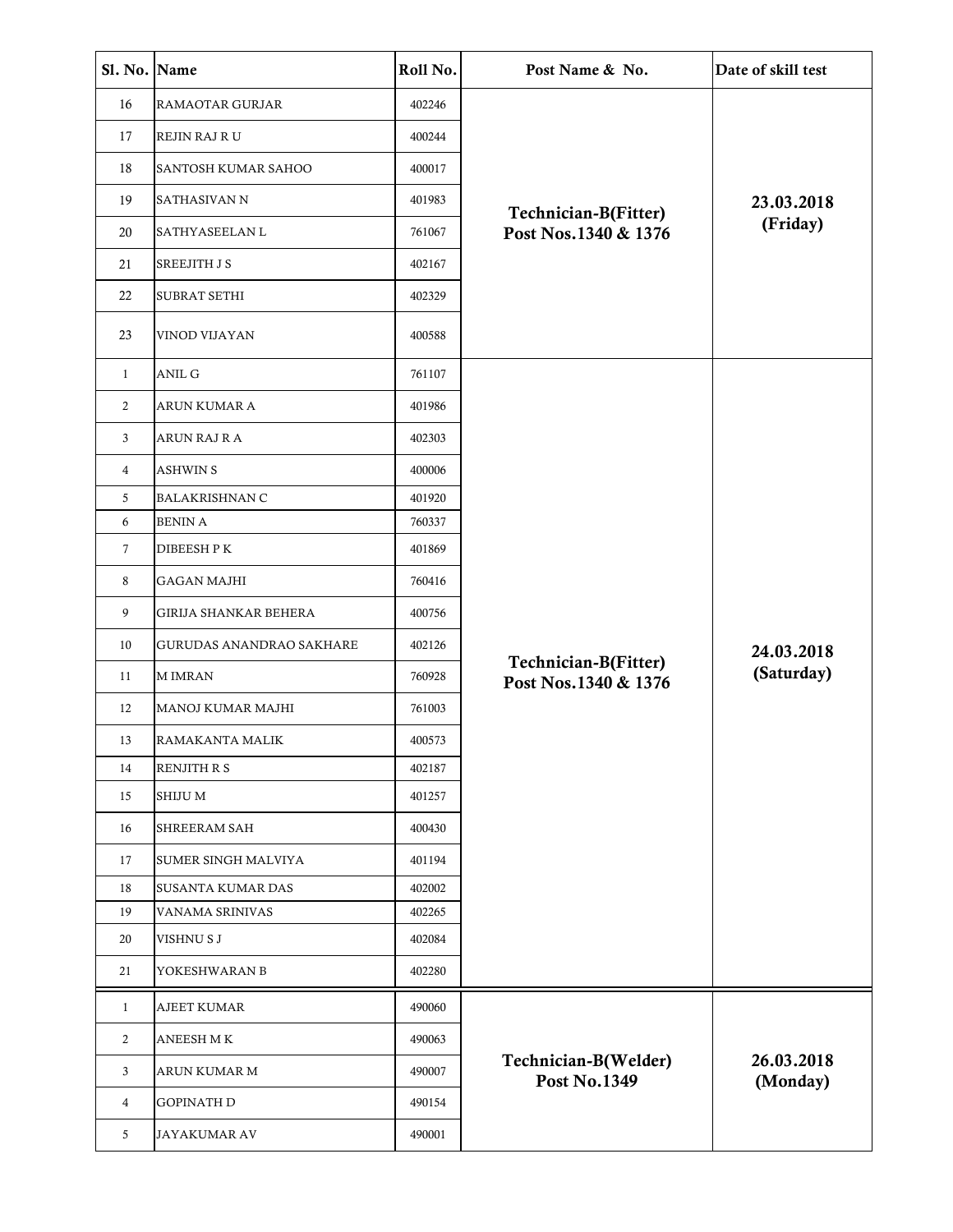| Sl. No. Name   |                             | Roll No. | Post Name & No.                               | Date of skill test        |
|----------------|-----------------------------|----------|-----------------------------------------------|---------------------------|
| 6              | <b>MEKHAN G</b>             | 490201   |                                               | 26.03.2018<br>(Monday)    |
| 7              | MUTHUBALAN N                | 490050   |                                               |                           |
| 8              | <b>S SUKESH KUMAR</b>       | 490211   | Technician-B(Welder)<br><b>Post No.1349</b>   |                           |
| 9              | VISAKH D G                  | 490156   |                                               |                           |
| 10             | VISHNU B                    | 490044   |                                               |                           |
| $\mathbf{1}$   | ANBUMATHI M                 | 770022   |                                               |                           |
| $\overline{2}$ | ARUN KUMAR K                | 460005   |                                               |                           |
| 3              | <b>BALAMURUGAN A</b>        | 770014   |                                               |                           |
| 4              | CHANDRASEKARAN M            | 770015   |                                               |                           |
| 5              | CHAUDHARI NILESH SUPADU     | 770029   |                                               |                           |
| 6              | <b>MARIMUTHUS</b>           | 770009   |                                               |                           |
| $\mathcal{I}$  | PAWAR AKSHAY SATISH         | 770023   |                                               |                           |
| 8              | PONRAJ M                    | 770041   | Technician-B                                  |                           |
| 9              | RAVI PERUMAL K              | 770037   | (Chemical Operator-<br>Maintenance Mechanic), | 27.03.2018<br>(Tuesday)   |
| 10             | SANDESH WASUDEO GOSWAMI     | 770013   | Post Nos.1346&1377                            |                           |
| 11             | SIVATHANU M                 | 460006   |                                               |                           |
| 12             | <b>SUDALAI</b>              | 770032   |                                               |                           |
| 13             | <b>SUMESH S</b>             | 770039   |                                               |                           |
| 14             | SUNDARAPANDIAN M            | 770048   |                                               |                           |
| 15             | SWAPNIL VIDHANKUMAR MESHRAM | 770030   |                                               |                           |
| 16             | VIMAL RAJ V                 | 770025   |                                               |                           |
| $\mathbf{1}$   | ANOOP K K                   | 800117   |                                               |                           |
| 2              | PACHAMUTHUR                 | 800091   |                                               |                           |
| 3              | PRAVEEN C S                 | 800156   |                                               |                           |
| 4              | <b>SARATH US</b>            | 800024   | Technician-B(Turner)<br><b>Post No.1380</b>   | 27.03.2018<br>(Tuesday)   |
| 5              | <b>SREEKUMAR S</b>          | 800010   |                                               |                           |
| 6              | VIJAYAKUMAR S               | 800116   |                                               |                           |
| 7              | <b>VISHNUTR</b>             | 800041   |                                               |                           |
| $\mathbf{1}$   | <b>AKHIL RAJU</b>           | 780065   |                                               |                           |
| 2              | ANCHU U                     | 470018   |                                               |                           |
| 3              | BATUKA SHIVALINGAM          | 780060   | Technician-B<br>(Chemical Operator-Attendant  | 28.03.2018<br>(Wednesday) |
| 4              | <b>BELLANA SIRISHA</b>      | 780047   | Operator),                                    |                           |
| 5              | <b>GUGULOTH UMA</b>         | 780052   | Post Nos.1347 &1378                           |                           |
| 6              | PALLA ASHOK                 | 470010   |                                               |                           |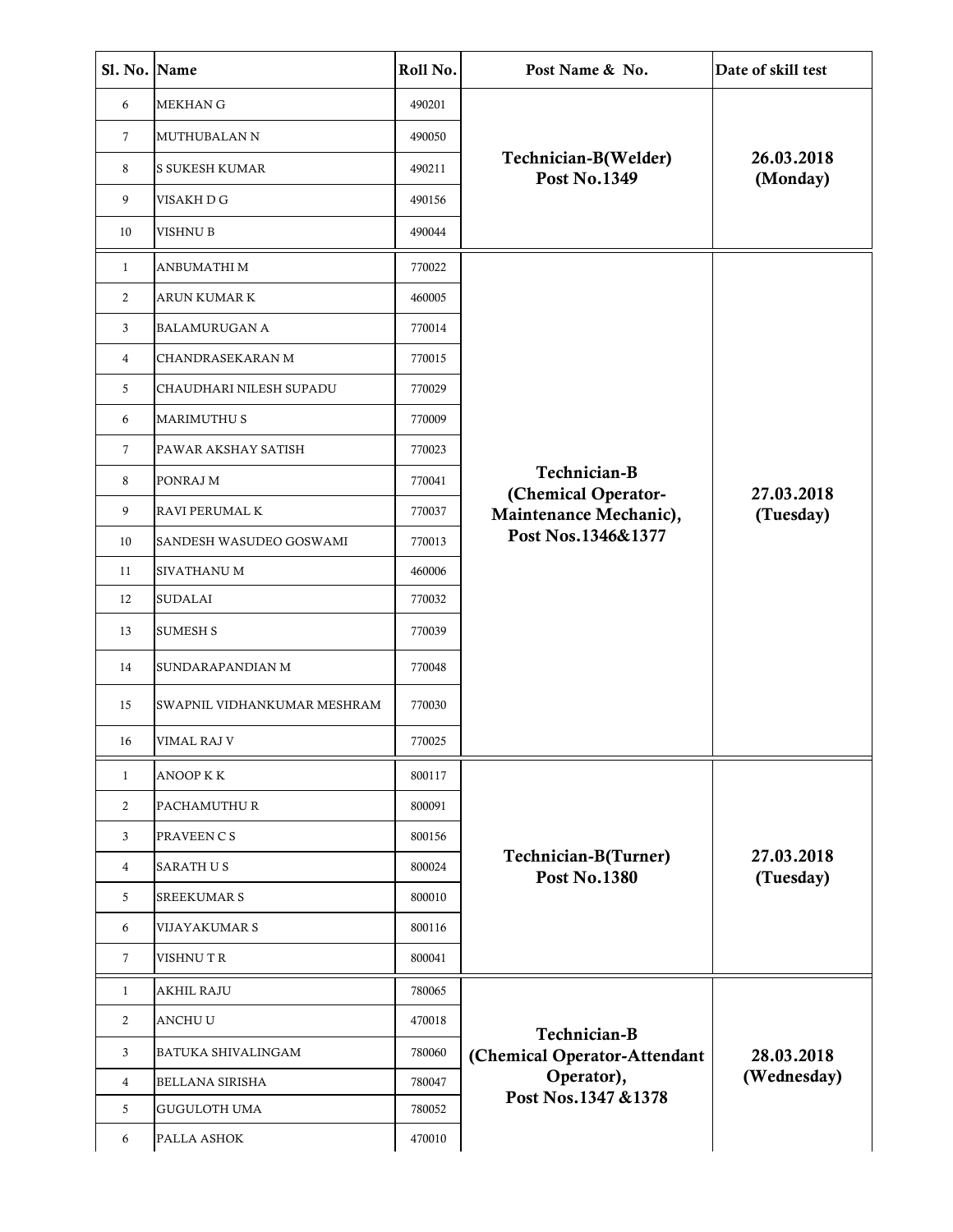| Sl. No. Name   |                          | Roll No. | Post Name & No.                   | Date of skill test      |
|----------------|--------------------------|----------|-----------------------------------|-------------------------|
| $\tau$         | PERAVALLI RAVITEJA       | 780056   |                                   | 28.03.2018              |
| 8              | PRAVEEN BABU             | 470009   |                                   |                         |
| 9              | PRIYANKA MIRTHIPATI      | 780062   | Technician-B                      |                         |
| 10             | PYLA SIVAJI              | 470005   | (Chemical Operator-Attendant      |                         |
| 11             | SEERAMSETTY RAJESH       | 780061   | Operator),<br>Post Nos.1347 &1378 | (Wednesday)             |
| 12             | <b>SUNEESH</b>           | 780053   |                                   |                         |
| 13             | TALABATTULA SURESH       | 780073   |                                   |                         |
| 14             | YAKA THRINADH            | 470004   |                                   |                         |
| $\mathbf{1}$   | <b>ABHILASH A</b>        | 410151   |                                   |                         |
| 2              | <b>ALVIN JOHN</b>        | 410029   |                                   |                         |
| 3              | <b>BASIL SAMUEL</b>      | 410092   |                                   |                         |
| 4              | <b>CHIDANANDA R</b>      | 410615   |                                   |                         |
| 5              | HIRAN KUMAR D L          | 750228   |                                   |                         |
| 6              | <b>JERIN JOSE</b>        | 750287   |                                   | 03.04.2018<br>(Tuesday) |
| $\tau$         | <b>JIJO JOHN</b>         | 750374   |                                   |                         |
| 8              | KAMALAKANTA PANDA        | 750110   |                                   |                         |
| 9              | <b>KRISHNADAS K</b>      | 750729   |                                   |                         |
| 10             | MANGAPATHI MADHAVADAS    | 410408   |                                   |                         |
| 11             | <b>MANOJ KUMAR SHAHU</b> | 750320   | Technician-B(Electronic           |                         |
| 12             | PATIL GANESH DHONDUPANT  | 750068   | Mechanic)                         |                         |
| 13             | PRADEEP K                | 750434   | Post Nos.1341 & 1375              |                         |
| 14             | RAHUL SINGH BHARNGAR     | 750524   |                                   |                         |
| 15             | RAJI R C                 | 410389   |                                   |                         |
| 16             | <b>RANEESH R</b>         | 410652   |                                   |                         |
| 17             | RATHEESH KUMAR S         | 410035   |                                   |                         |
| 18             | <b>REKHARS</b>           | 410605   |                                   |                         |
| 19             | <b>REMYA GS</b>          | 750898   |                                   |                         |
| 20             | SAJAN PILLAI G V         | 750036   |                                   |                         |
| 21             | <b>SHONY VARGHESE</b>    | 750836   |                                   |                         |
| 22             | SONIYA JOHN              | 410600   |                                   |                         |
| 23             | TAPAS KUMAR ROUT         | 410020   |                                   |                         |
| $\mathbf{1}$   | <b>ARUNDEV P V</b>       | 750053   | Technician-B(Electronic           | 04.04.2018              |
| $\overline{2}$ | ASWATHY S                | 410662   | Mechanic)<br>Post Nos.1341 & 1375 | (Wednesday)             |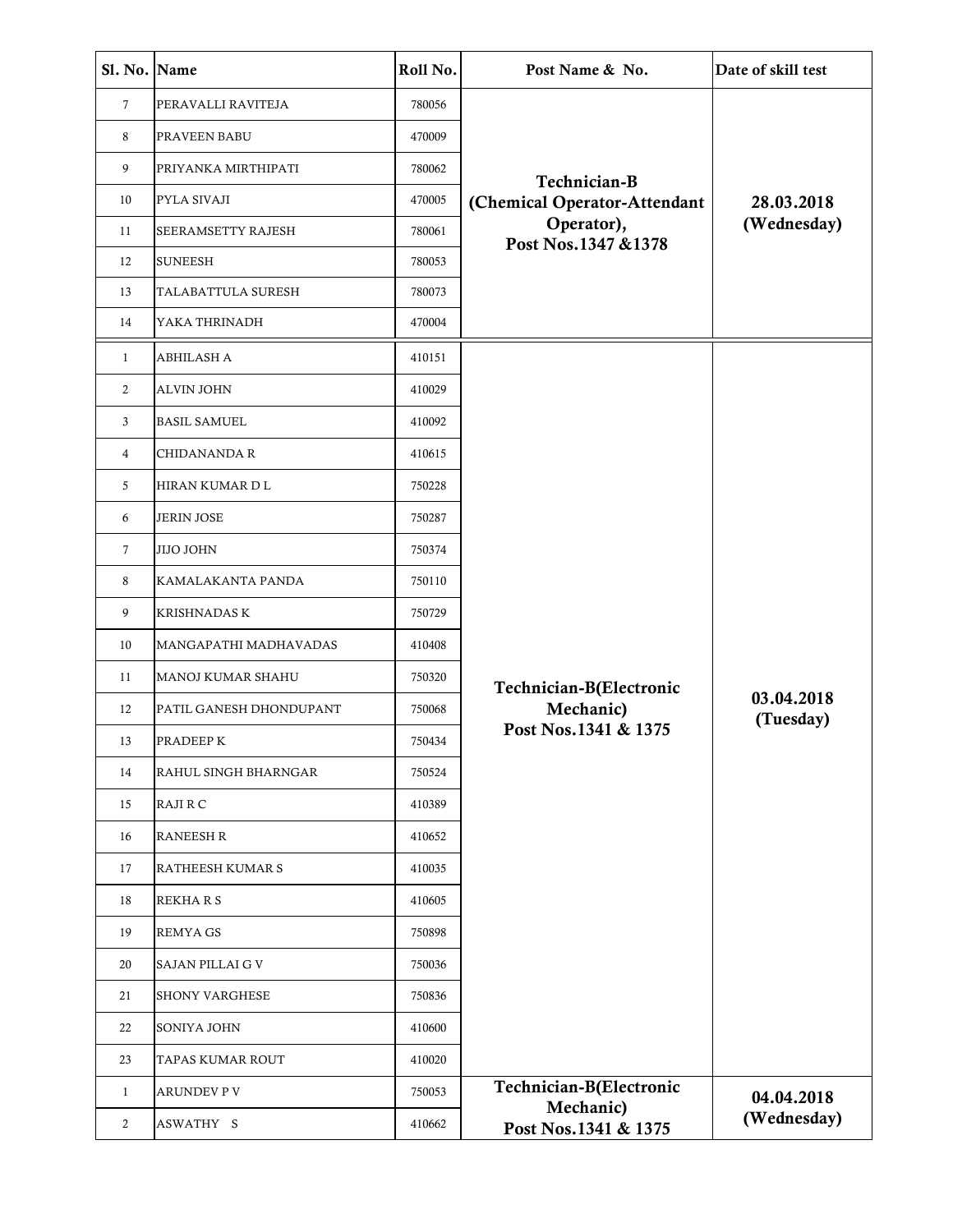| Sl. No. Name   |                            | Roll No. | Post Name & No.                   | Date of skill test       |
|----------------|----------------------------|----------|-----------------------------------|--------------------------|
| 3              | <b>DHANYA G</b>            | 750916   |                                   |                          |
| 4              | KANDUKURI KRISHNAMACHARI   | 410006   |                                   |                          |
| 5              | KARTHIK J GATTI            | 410303   |                                   |                          |
| 6              | KONDAPALLY SIVA            | 750636   |                                   |                          |
| 7              | MUHAMMED ALI KADAKKADAN    | 410504   |                                   |                          |
| 8              | PRAVEEN J                  | 750785   |                                   |                          |
| 9              | RINEESH RAJ B              | 410721   |                                   |                          |
| 10             | <b>SAJITH KV</b>           | 751039   |                                   |                          |
| 11             | <b>SHAISHAD P</b>          | 750031   |                                   |                          |
| 12             | SHAKTHI PRASAD R           | 410131   | Technician-B(Electronic           | 04.04.2018               |
| 13             | <b>SHIHAB MM</b>           | 410543   | Mechanic)<br>Post Nos.1341 & 1375 | (Wednesday)              |
| 14             | <b>SHIMMIT</b>             | 410651   |                                   |                          |
| 15             | <b>SHYNURD</b>             | 410700   |                                   |                          |
| 16             | SINDHUR V                  | 410039   |                                   |                          |
| 17             | <b>SREEJILA PK</b>         | 410617   |                                   |                          |
| 18             | SUBBA RAO TIRUMANI         | 410552   |                                   |                          |
| 19             | <b>SUSODHP</b>             | 410249   |                                   |                          |
| 20             | VINISH G                   | 750900   |                                   |                          |
| 21             | VYSAK T K                  | 410332   |                                   |                          |
| 22             | YASSAR A R                 | 410616   |                                   |                          |
| 1              | <b>ABHILASH B A</b>        | 750248   |                                   |                          |
| $\overline{2}$ | <b>ANEESH PK</b>           | 410118   |                                   |                          |
| 3              | <b>ANIL KUMAR S V</b>      | 750948   |                                   |                          |
| 4              | <b>BONEY JOHN K T</b>      | 750529   |                                   |                          |
| 5              | C NARSING RAO              | 750303   | Technician-B(Electronic           |                          |
| 6              | CHETAN KUMAR KOPPULA       | 750585   | Mechanic)                         | 05.04.2018<br>(Thursday) |
| $\tau$         | GAJENDRA SINGH MEENA       | 750006   | Post Nos.1341 & 1375              |                          |
| 8              | <b>GURU</b>                | 410695   |                                   |                          |
| 9              | <b>HARIKUMAR OB</b>        | 410529   |                                   |                          |
| 10             | KUNIPOGU VENKATAPATHI RAJU | 750428   |                                   |                          |
| 11             | LIJIN C S                  | 410397   |                                   |                          |
| 12             | MAVALLAPATI SEKHAR         | 750154   | Technician-B(Electronic           | 05.04.2018               |
| 13             | PRADEEP C                  | 750342   | Mechanic)<br>Post Nos.1341 & 1375 | (Thursday)               |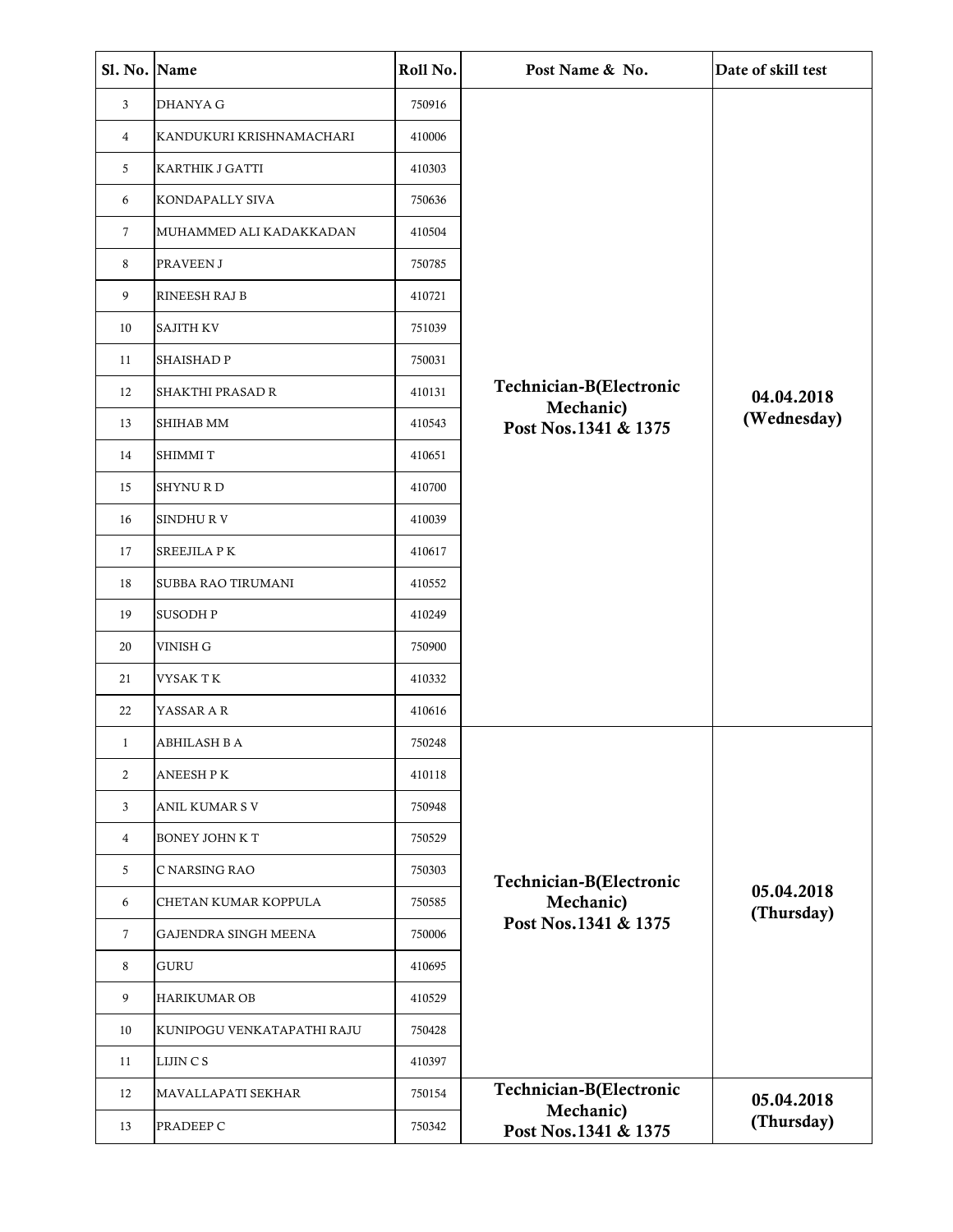| Sl. No. Name |                         | Roll No. | Post Name & No.                                  | Date of skill test       |
|--------------|-------------------------|----------|--------------------------------------------------|--------------------------|
| 14           | <b>RAJESH TK</b>        | 750372   |                                                  |                          |
| 15           | <b>SHEMEER U</b>        | 750805   |                                                  |                          |
| 16           | SHIJU C                 | 750146   | Technician-B(Electronic                          |                          |
| 17           | <b>SIJO THOMAS</b>      | 750618   | Mechanic)                                        | 05.04.2018<br>(Thursday) |
| 18           | <b>SUJITH SUPRAN</b>    | 750719   | Post Nos.1341 & 1375                             |                          |
| 19           | <b>SUMEESH SJ</b>       | 410643   |                                                  |                          |
| 20           | <b>SURESH KUMAR T S</b> | 410342   |                                                  |                          |
| $\mathbf{1}$ | <b>GANESH KUMAR</b>     | 430006   |                                                  |                          |
| 2            | <b>HAREESH H</b>        | 430028   |                                                  |                          |
| 3            | <b>HEMANTH S</b>        | 430025   |                                                  |                          |
| 4            | <b>NAVINDER</b>         | 430032   |                                                  |                          |
| 5            | NIRANDHARAN V           | 430012   | Technician-B(Photography)<br><b>Post No.1343</b> | 05.04.2018<br>(Thursday) |
| 6            | <b>SELVAM J</b>         | 430026   |                                                  |                          |
| 7            | <b>SREEJITH BP</b>      | 430035   |                                                  |                          |
| 8            | <b>SUDHEESHP</b>        | 430033   |                                                  |                          |
| 9            | VISHNU MOHAN M          | 430021   |                                                  |                          |
| $\mathbf{1}$ | <b>ABHISHEK KUMAR</b>   | 790040   |                                                  |                          |
| 2            | <b>AJITHKUMAR P</b>     | 440035   |                                                  |                          |
| 3            | <b>AJOY PETER</b>       | 440197   |                                                  |                          |
| 4            | ALJO JOSEPH O           | 440008   |                                                  |                          |
| 5            | AMAR KANT SHARMA        | 790321   |                                                  |                          |
| 6            | <b>ANUROOP V S</b>      | 790306   |                                                  |                          |
| 7            | <b>ARUN A R</b>         | 790052   | Technician-B(Electrician),                       | 03.04.2018               |
| 8            | <b>ARUN K N</b>         | 440446   | Post Nos.1344&1379                               | (Tuesday)                |
| 9            | <b>BASAVARAJA K</b>     | 440009   |                                                  |                          |
| 10           | <b>BINESH B</b>         | 440054   |                                                  |                          |
| 11           | <b>M VEERASAMY</b>      | 790255   |                                                  |                          |
| 12           | NARAYANAN V             | 790150   |                                                  |                          |
| 13           | <b>SIJO JOSE</b>        | 440180   |                                                  |                          |
| 14           | <b>SURESH K NAIR</b>    | 440278   |                                                  |                          |